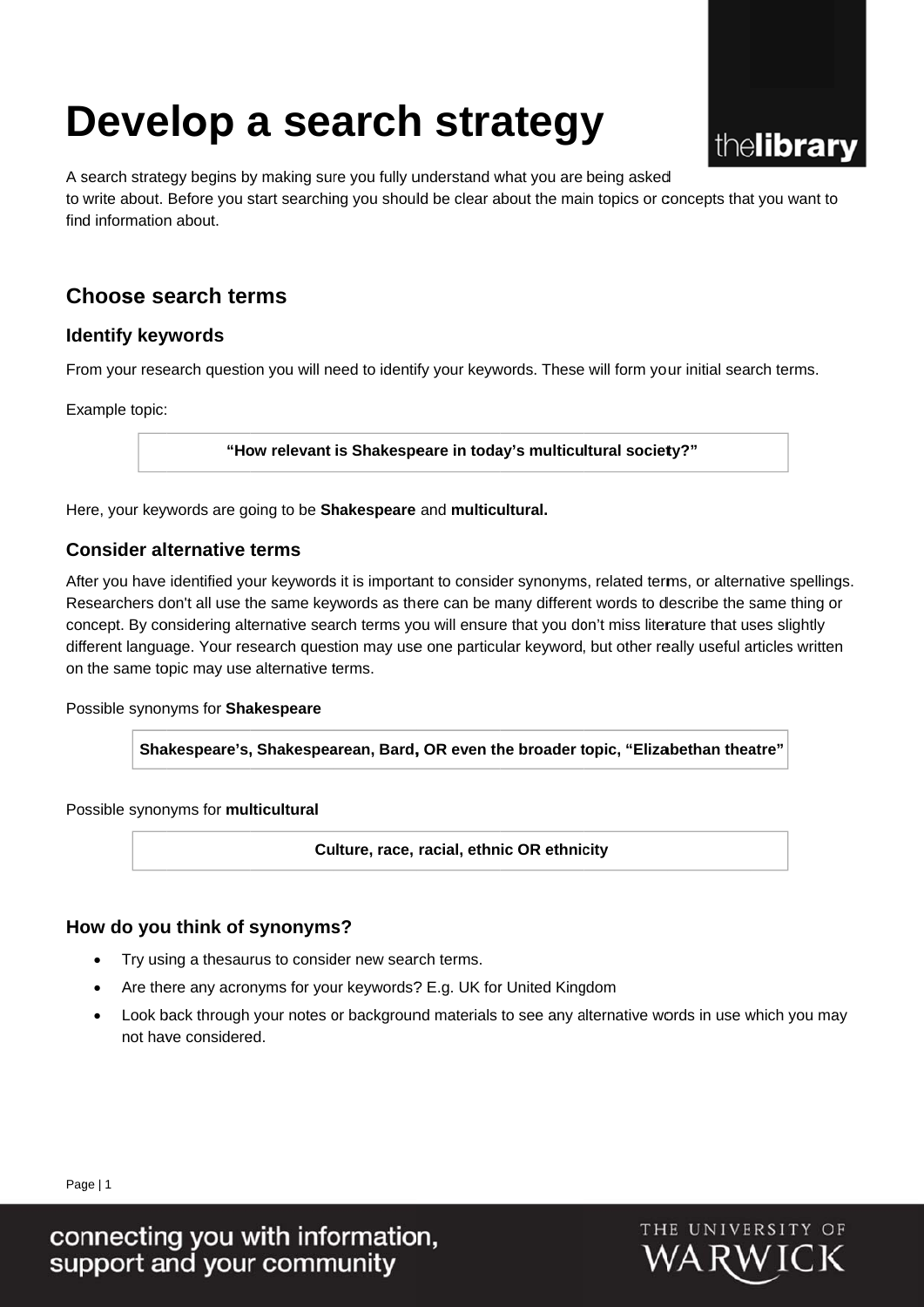

# **Combine search terms**

excluding terms. Once you have identified your search terms you can then consider how to combine the terms in a meaningful way. Boolean search logic helps you to do this, enabling you to narrow or broaden your search by combining or



When you are searching by keywords or subject terms, you want to be sure to find all possible variations and alternatives for the same concept. To do this, combine search terms with OR. This will do a broad search, finding EITHER of your terms. Your results will be broader than if you had just used one word or combined the words using AND.



When you have considered all synonyms and alternative terms for each search term, you will want to combine your topics, to find research that covers both or all of your search areas. To do this, combine your search terms with AND. This means you want to look for BOTH keywords; one as well as the other. Your results will be narrower than if you had just used one keyword or combined the words using OR.



The search terms for each separate concept are grouped together with brackets. This means you want to look for the first term with one of the second terms. Using brackets combines the first term with one of the second terms. In this example, your results will include Shakespeare in combination with multicultural OR race.



OR race)

Page | 2

connecting you with information,<br>support and your community

THE UNIVERSITY OF